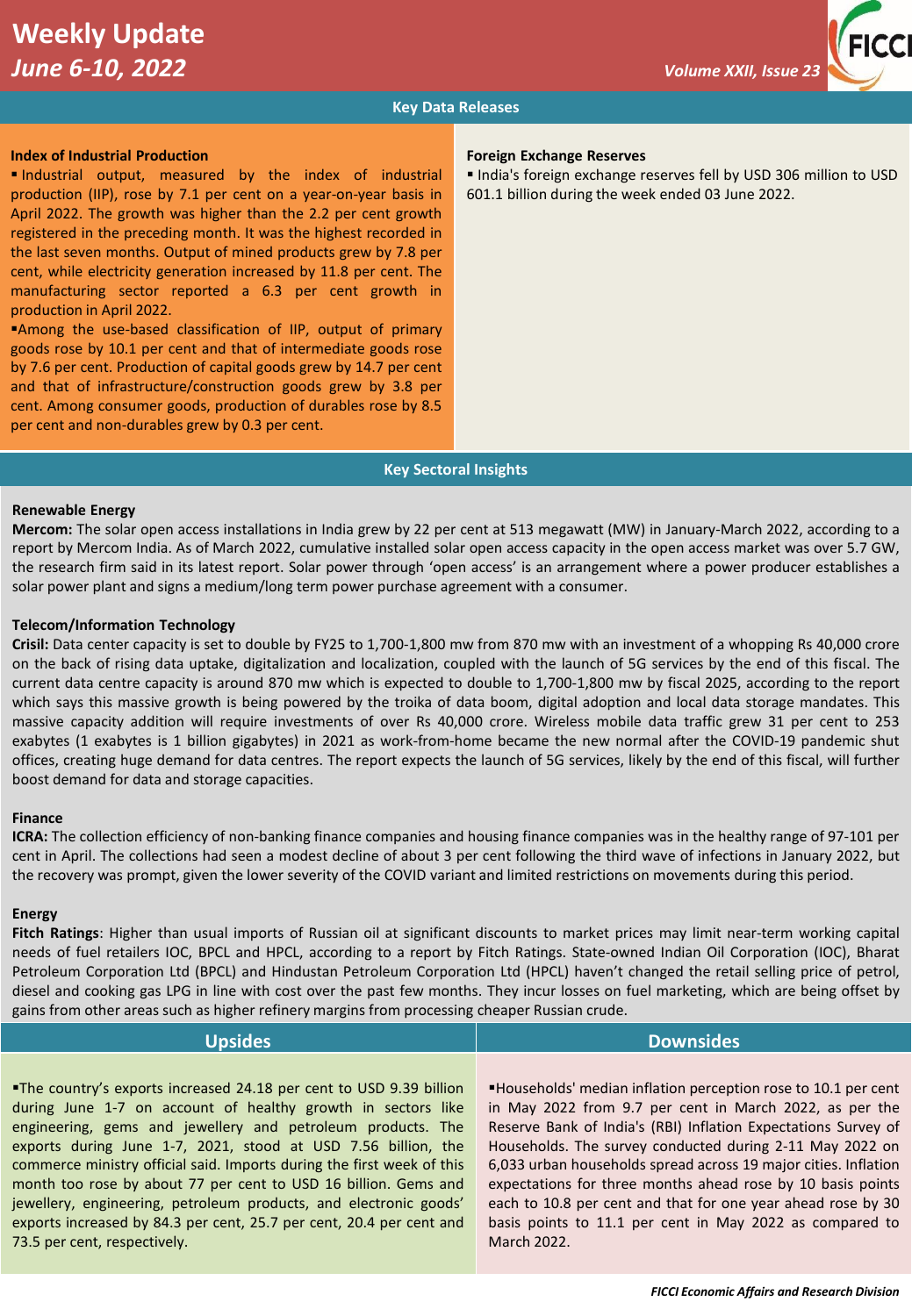# **Weekly Update**  *June 6-10, 2022*



■ The country's coal production registered a rise of 33.88 per cent to 71.30 million tonnes (MT) in the month of May. Coal output in the corresponding month of the previous fiscal was 53.25 MT, as per provisional data of the Ministry of Coal. Of the top 37 coal producing mines, 23 produced more than 100 per cent, while the performance of 10 mines stood between 80 and 100 per cent, the ministry said. The thermal power generation went up by 26.18 per cent in May over the corresponding month of the previous fiscal.

▪Sugar exports from India, touched a record 8.6 million tonne till May of the ongoing 2021-22 marketing year ending September, said the latest data released by industry body ISMA. The country had exported total 7 million tonne of sugar in the 2020-21 marketing year, while domestic production stood at 31.19 million tonne in the same period.

**The number of employed in India jumped by one million in May** taking the total number of employed in the country to 404 million and resulted in a drop in unemployment rates from 7.83% in April to 7.12% in May, as per Centre for Monitoring Indian Economy data. This is the second consecutive month of an increase in employment after an addition of seven million in April 2022, pushing up the employment rate marginally from 37.05% in April to 37.07% in May 2022.

**Bank loans sanctioned to micro, small and medium enterprises** (MSMEs) under SIDBI's 59-minute loan approval scheme as of June 1, 2022, stood at 2,40,852 involving Rs 81,690 crores, according to MSME Ministry's monthly data on PSB-Loans-in-59-minutes programme. Out of total loans sanctioned, 2,23,507 loans involving Rs 66,256 crores were disbursed so far. Moreover, during the first two months (April-May) of the financial year 2022-23, around 1,101 loans were sanctioned while 818 were disbursed.

Recording one of the highest growths across sectors, tyre exports jumped 50 per cent to hit a record high of ₹21,178 crore in FY 2021- 22. Data released by the Ministry of Commerce shows that tyre exports stood at just over ₹14,000 crore In the previous year. In the last two financial years, since international trade has been disrupted due to Covid, tyre exports from India have gone up by 70 per cent.

▪Retail sales of automobiles trebled last month, in line with wholesale dispatches, albeit on a low base as operations stood disrupted due to the outbreak of the second wave of the pandemic in May 2021. According to Federation of Automobile Dealers Association (FADA) as many as 1,646,773 vehicles were retailed last month, compared to 536,795 units in the same period last year. Sales, however, were lower by around 10% when compared with the pre-covid month of May 2019.

# **Upsides Downsides**

▪Area sown under kharif crops (excluding cotton) was reported at 6.7 million hectares as of 10 June 2022, according to data released by the Department of Agriculture & Farmers' Welfare. This is 3.3 per cent lower than the area covered during the corresponding period last year. Acreage under rice fell by 2.3 per cent to 0.6 million hectares and that under coarse cereals also decreased by a steeper 30.3 per cent to 0.3 million hectares. Area sown under pulses was lower y-o-y by 25.9 per cent at 0.2 million hectares. Oilseeds were sown on 0.1 million hectares, lower y-o-y by 32.4 per cent.

▪Iron ore prices across auctions in Odisha have fallen by 20 per cent. Sluggish demand, a reduction in prices by Indian mills, increase in stock due to steep export duty imposition have together contributed to the fall in iron ore prices. Reportedly, the fall in domestic prices took place even as global iron ore prices rose by six per cent to USD 143 per tonne on strong global cues, especially with the withdrawal of covid-induced restrictions in Shanghai.

▪Continuing its heavy selling spree for the eighth consecutive month, foreign investors pulled out nearly Rs 40,000 crore from the Indian equity market in May on fears of an aggressive rate hike by US Federal Reserve that dented investor sentiments. With this, net outflow by foreign portfolio investors (FPIs) from equities reached at Rs 1.69 lakh crore so far in 2022, data with depositories showed.

**The total electric vehicle registrations in the country reported** a nine per cent decline in May 2022 on a sequential basis. This is the second month in a row that sales of electric twowheelers, a key driver of overall EV volume growth, have reported a month-on-month decline. Total EV registrations (all segments included) in May 2022 stood at 65,813 units, as compared to 72,519 units in April 2022 and 77,245 units in March 2022.

# **Key Policy Announcements/ Notifications**

#### **RBI Monetary Policy, June 2022**

[https://www.rbi.org.in/Scripts/BS\\_PressReleaseDisplay.aspx?prid=53832](https://www.rbi.org.in/Scripts/BS_PressReleaseDisplay.aspx?prid=53832) [https://www.rbi.org.in/Scripts/BS\\_PressReleaseDisplay.aspx?prid=53831](https://www.rbi.org.in/Scripts/BS_PressReleaseDisplay.aspx?prid=53831)

**Provisioning for Standard assets by Non-Banking Financial Company – Upper Layer** <https://www.rbi.org.in/Scripts/NotificationUser.aspx?Id=12329&Mode=0>